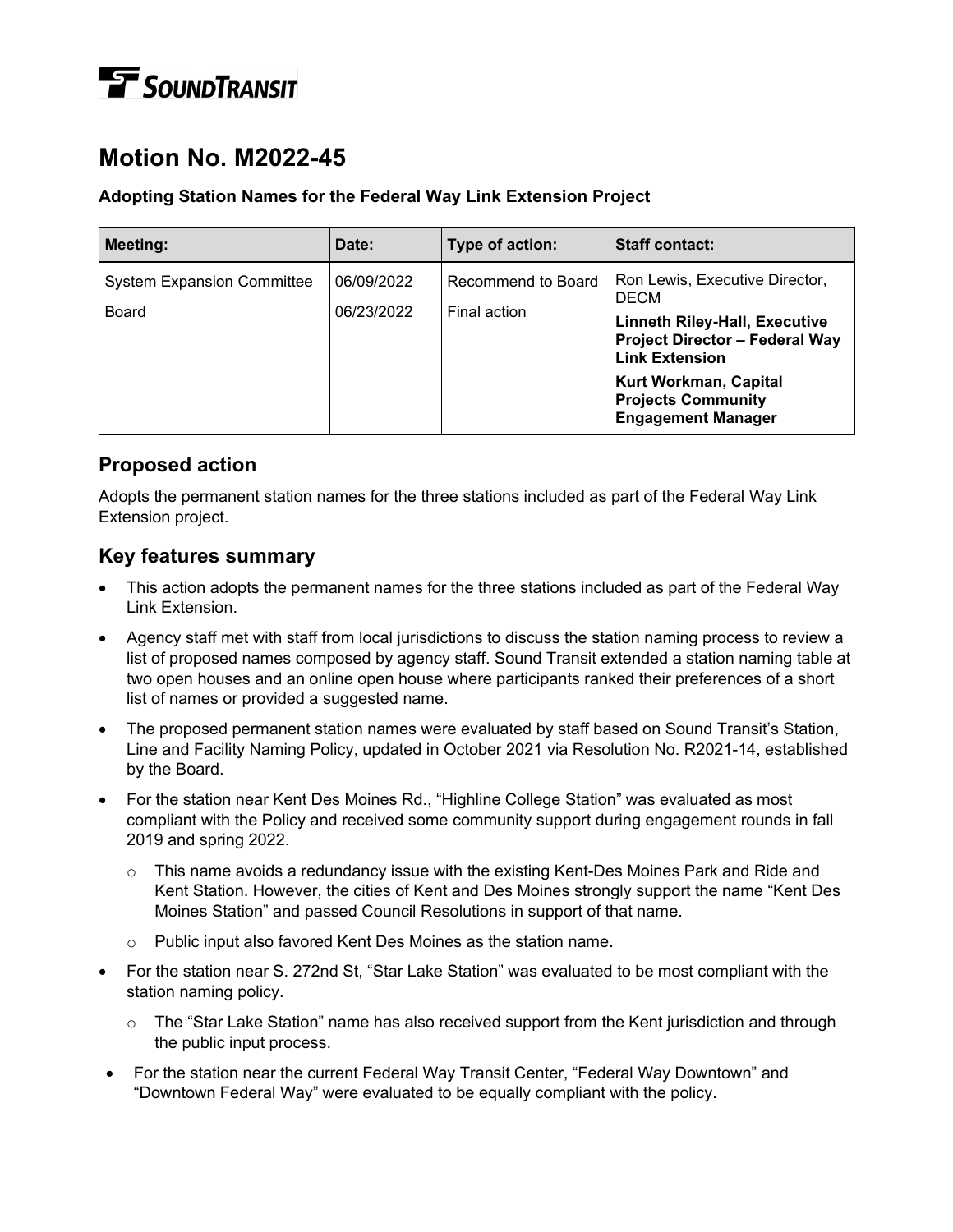- $\circ$  The Federal Way jurisdiction has expressed a preference for "Federal Way Transit Center Station". However, this name was deemed to be out of compliance with the policy's word count limit.
- $\circ$  Public input also favored "Federal Way Downtown" as the station name.

#### **Background**

The Federal Way Link Extension is a 7.8-mile light rail extension from the existing Angle Lake Station in SeaTac to Federal Way with service to the cities of SeaTac, Des Moines, Kent and Federal Way. The extension will travel primarily along I-5 and include three stations near Kent Des Moines Road, S. 272nd Street and I-5, and the Federal Way Transit Center. New parking structures will be provided at all three stations. The project began Final Design in mid-2019 and is currently planned to open for service in 2024.

The Board originally adopted the Station, Line and Facility Naming Policy in February 2012 which established a process, timeframe, and criteria for naming facilities. In October 2021, the Board updated the agency station naming policy, via Resolution No. R2021-14, to ensure stations and facility names remain relevant, allow for future system expansion, and most importantly, embrace best practice to help reduce rider confusion and help passengers find their way within the system.

The policy states that station names must be considered based on their adherence to the following principles:

- Avoid redundancy: Be distinct from names of existing stations including those owned by the agency and those owned by other transit agencies, unless stations are co-located.
- Be appropriate: Utilize language that is appropriate throughout communities within the service area.
- Be accessible: Comply with the Americans with Disabilities Act and have positive or neutral impacts to passengers with disabilities.
- Be intuitive: Be easy to understand and use for all passengers, including passengers with limited English proficiency.
- Be easily implemented: Work well throughout the passenger experience (e.g., audio, visual and tactile experiences).
- Reflect geography: Avoid corporate names, honorific naming and commercial references.
- Be brief and easy to remember: Be three words or less, 26 characters or less, easy to read and memorable

The station name evaluation process includes three phases: internally identify and evaluate potential names based on defined criteria; receive input from the public, local jurisdictions, and the Sound Transit Board; and approval by the Board.

In addition, the policy identifies that the names should be chosen in this order:

- 1) city,
- 2) neighborhood,
- 3) landmark; and
- 4) street or combination of a city or neighborhood name with a minor street or landmark.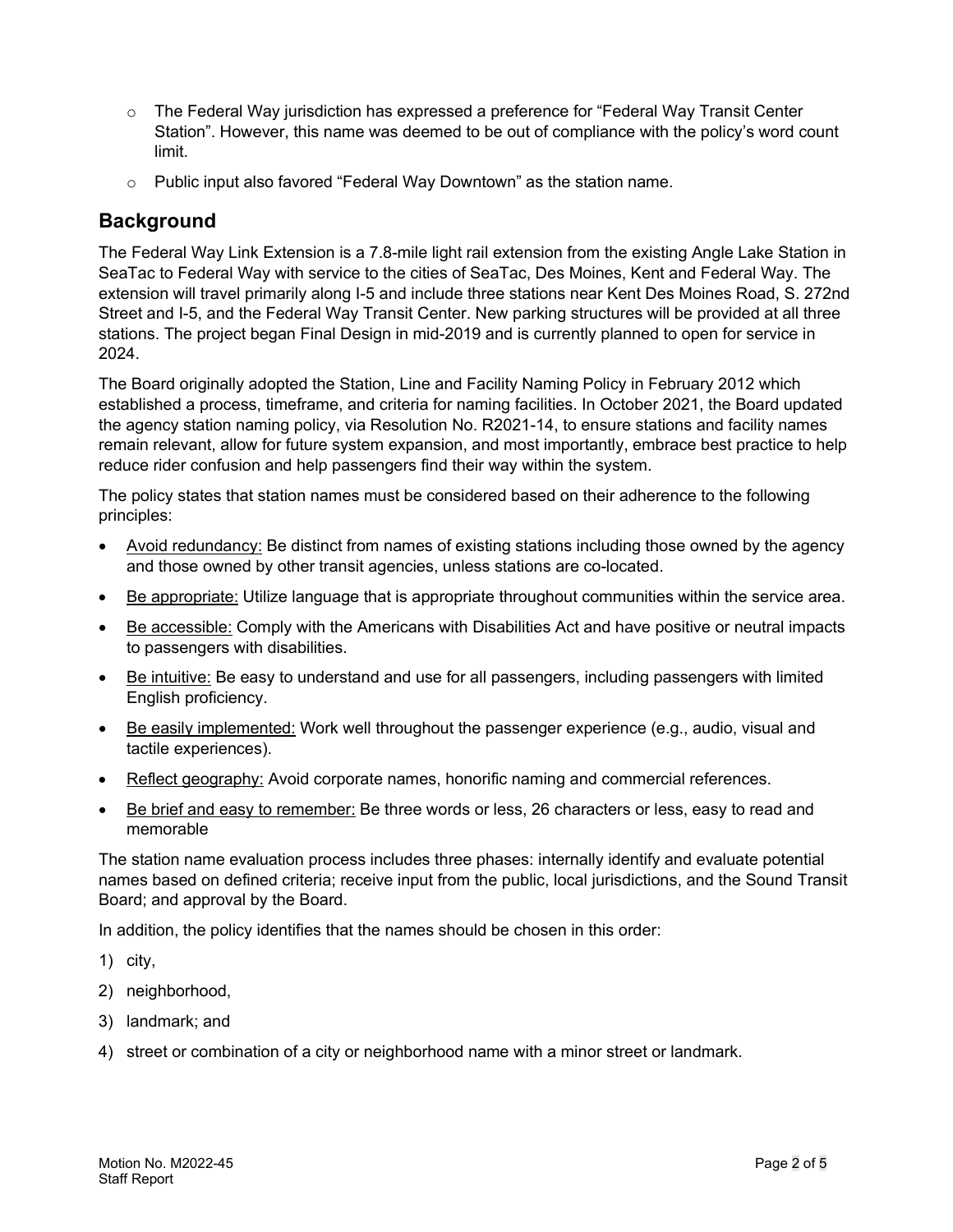#### Policy evaluation

An internal committee comprised of staff from the Federal Way Link Extension project, Government and Community Relations, Passenger Experience and Community Engagement evaluated the shortlist of names against the criteria listed in the policy. Based on this evaluation, as well as considering public and jurisdictional input, the station names most compliant with the policy are:

|                            | redundancy<br><b>Avoids</b> | Appropriate | Accessible | Intuitive | Easily<br>implemented | geography<br><b>Reflects</b> | easy to<br>remember<br>Brief and | Public<br>feedback | City<br>feedback          |
|----------------------------|-----------------------------|-------------|------------|-----------|-----------------------|------------------------------|----------------------------------|--------------------|---------------------------|
| Highline<br>College        |                             |             |            |           |                       |                              |                                  |                    | $\boldsymbol{\mathsf{x}}$ |
| Kent/Des<br>Moines         | $\boldsymbol{\mathsf{x}}$   |             |            |           |                       |                              |                                  |                    |                           |
| Highline                   |                             |             |            |           |                       |                              |                                  |                    | $\boldsymbol{\mathsf{x}}$ |
| Midway                     |                             |             |            |           |                       |                              |                                  |                    | $\boldsymbol{\mathsf{x}}$ |
| <b>Star Lake</b>           |                             |             |            |           |                       |                              |                                  |                    |                           |
| Federal<br>Way<br>Downtown |                             |             |            |           |                       |                              |                                  |                    |                           |
| Downtown<br>Federal<br>Way |                             |             |            |           |                       |                              |                                  |                    |                           |

| Key |               |
|-----|---------------|
|     | Compliant     |
| ×   | Not compliant |
|     | Neutral       |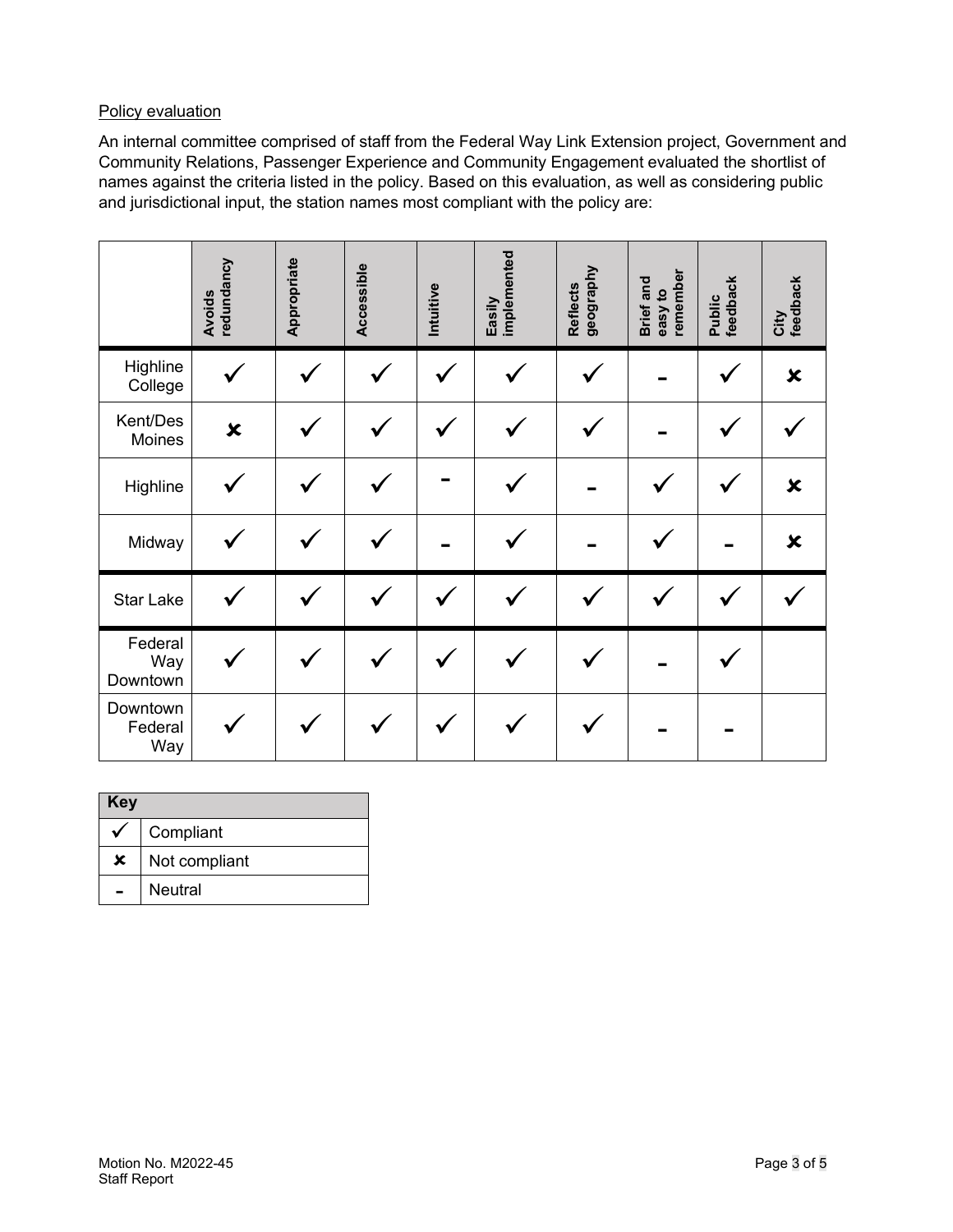### **Project status**

| <b>Project</b><br><b>Identification</b> | <b>Alternatives</b><br><b>Identification</b> | Conceptual<br>Engineering/<br><b>Draft EIS</b> | <b>Preliminary</b><br>Engineering/<br><b>Final EIS</b> | <b>Final Design</b> | <b>Construction</b> |
|-----------------------------------------|----------------------------------------------|------------------------------------------------|--------------------------------------------------------|---------------------|---------------------|

Projected completion date for Final Design/Construction: Q4 2024

Project scope, schedule and budget summary are located on page 53 of the April 2022 Agency Progress Report.

#### **Fiscal information**

There is no financial impact for this action.

#### **Disadvantaged and small business participation**

Not Applicable to this action.

#### **Public involvement**

The Station, Line and Facility Naming Policy requires public and stakeholder input be received during the 30 percent facility design review process and regular project communications with the public and stakeholders. To meet this requirement, public meetings and materials included discussion of potential names and collection of public feedback. Based on this feedback along with input from the community and partner jurisdictions, Sound Transit extended the station naming public involvement process to include:

- Meetings with staff from local jurisdictions to discuss the station naming process and to review a list of proposed names composed by agency staff.
- Station naming table at each of the two station design open houses where participants were asked to rank their preferences of a short list of names or to provide a suggested name.
- An online open house where participants could fill out a survey ranking their preferences of a short list of names or provide a suggested name.
- Postings on social media inviting public comment on station names at the design open houses and/or through the online open house.
- Distribution of electronic newsletters with a survey link to over 5,000 subscribers to inform them of the opportunity to participate in the station naming process.
- All project communications about potential permanent station names identified the Sound Transit Board as the final authority in determining permanent station names.

The two open houses were held in November 2019 at Highline College in the City of Des Moines and at the Performing Arts and Events Center in the City of Federal Way. The online open house was publicly available from November 13 to December 13, 2019. A final round of public comment was held in the spring of 2022. Sound Transit received the following feedback on the list of names that participants of the survey (both online and in-person) were asked to rank.

• During the 2019 round of engagement, participants favored Kent Des Moines Station as the name for the station located near Kent Des Moines Road with Highline or Highline College finishing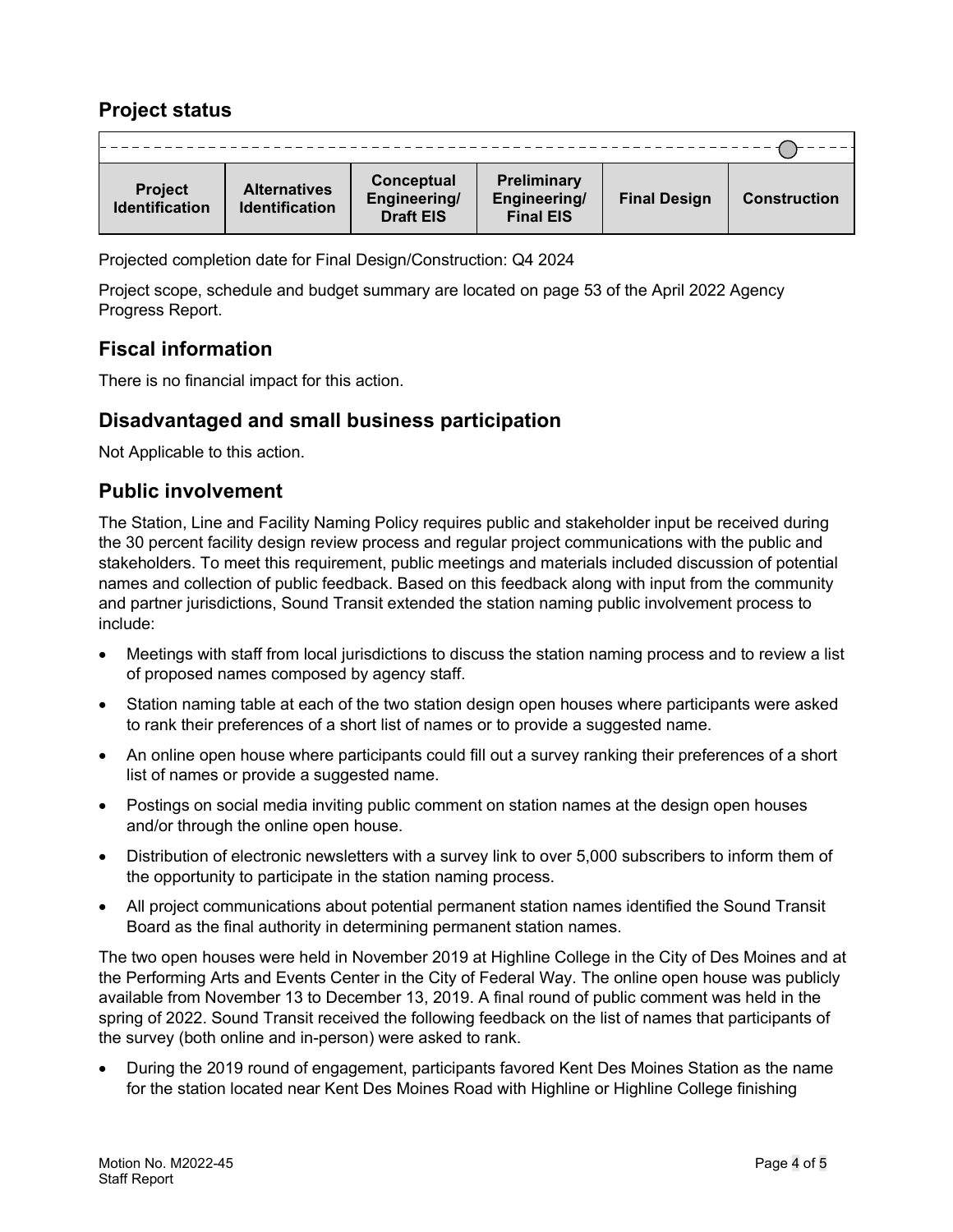second. Highline or Highline College, was slightly more popular during the 2022 opportunity for input.

- Participants strongly favored Star Lake Station as the name for the station located at the existing Star Lake Park and Ride at S. 272nd Street and I-5 South.
- Participants favored Federal Way Transit Center Station as the name for the station located at the existing Federal Way Transit Center. However, Federal Way Transit Center is not compliant with the 2021 policy update – specifically the word count limit. Federal Way Downtown was the most popular during the 2022 opportunity for input.
- This public feedback was shared with staff at the Cities of Des Moines, Kent and Federal Way.

The total number of comments and survey responses through all phases of public engagement was 1264. Both Kent and Des Moines Councils passed Resolutions in support of the Kent-Des Moines Station.

| <b>Kent Des Moines station area</b> | <b>Percent Support</b> |
|-------------------------------------|------------------------|
| <b>Kent Des Moines Station</b>      | 67%                    |
| <b>Highline Station</b>             | 27%                    |
| <b>Highline College Station</b>     | 5%                     |
| South 272nd station area            |                        |
| <b>Star Lake Station</b>            | 79%                    |
| S 272nd St Station                  | 21%                    |
| <b>Federal Way Transit Center</b>   |                        |
| Federal Way Downtown Station        | 83%                    |
| Downtown Federal Way Station        | 17%                    |

#### **Time constraints**

A one-month delay would not create a significant impact to the schedule.

#### **Prior Board/Committee actions**

Resolution No. R2021-14: Adopted a Station, Line and Facility Naming Policy and superseded Resolution No. R2012-02.

**Environmental review –** KH 5/24/22

**Legal review –** AJP 6/3/22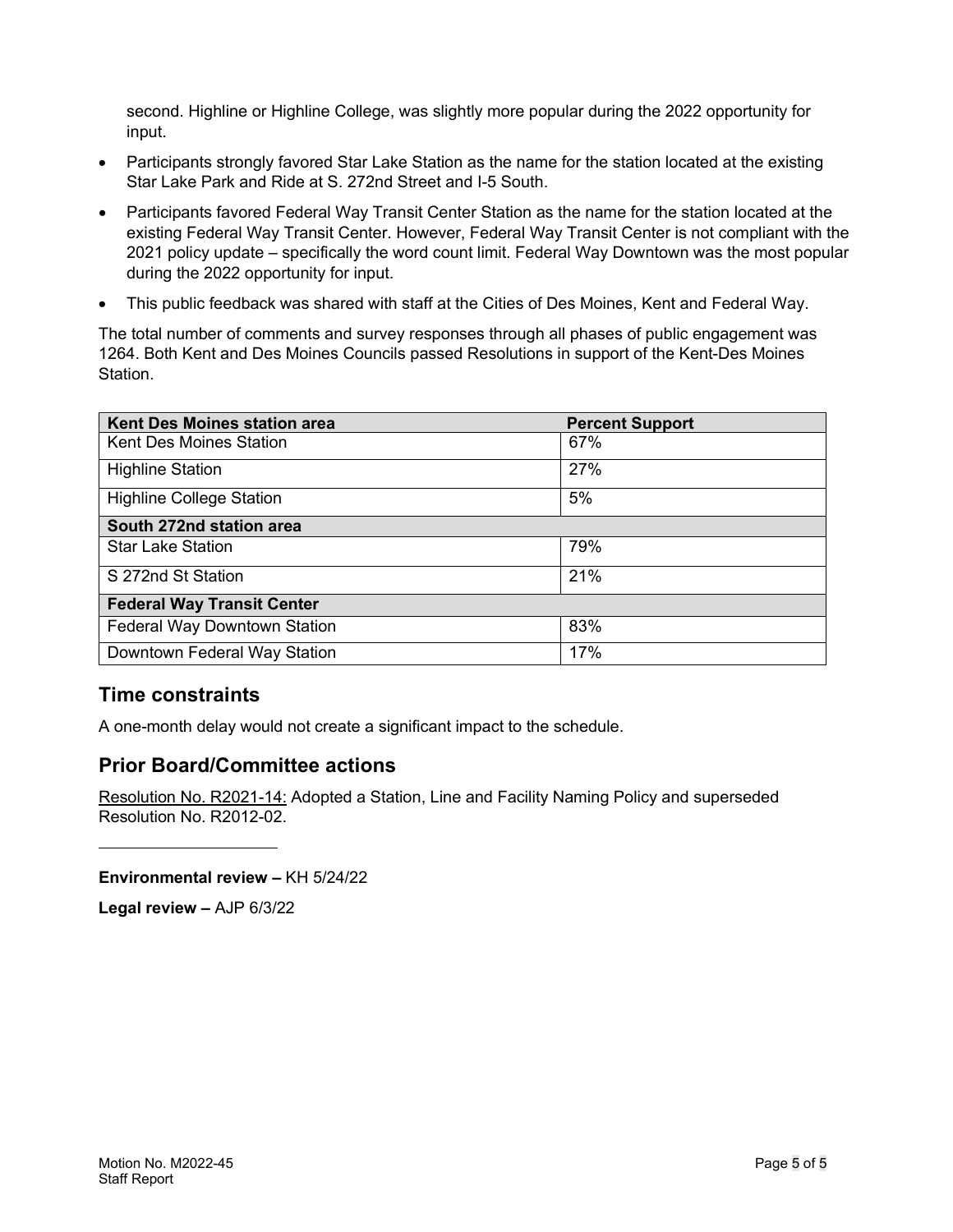# **TE** SOUNDTRANSIT

## **Motion No. M2022-45**

A motion of the Board of the Central Puget Sound Regional Transit Authority adopting the permanent station names for the three stations included as part of the Federal Way Link Extension project.

#### **Background**

The Federal Way Link Extension is a 7.8-mile light rail extension from the existing Angle Lake Station in SeaTac to Federal Way with service to the cities of SeaTac, Des Moines, Kent and Federal Way. The extension will travel primarily along I-5 and include three stations near Kent Des Moines Road, S. 272nd Street and I-5, and the Federal Way Transit Center. New parking structures will be provided at all three stations. The project began Final Design in mid-2019 and is currently planned to open for service in 2024.

The Board originally adopted the Station, Line and Facility Naming Policy in February 2012 which established a process, timeframe, and criteria for naming facilities. In October 2021, the Board updated the agency station naming policy, via Resolution No. R2021-14, to ensure stations and facility names remain relevant, allow for future system expansion, and most importantly, embrace best practice to help reduce rider confusion and help passengers find their way within the system.

The policy states that station names must be considered based on their adherence to the following principles:

- Avoid redundancy: Be distinct from names of existing stations including those owned by the agency and those owned by other transit agencies, unless stations are co-located.
- Be appropriate: Utilize language that is appropriate throughout communities within the service area.
- Be accessible: Comply with the Americans with Disabilities Act and have positive or neutral impacts to passengers with disabilities.
- Be intuitive: Be easy to understand and use for all passengers, including passengers with limited English proficiency.
- Be easily implemented: Work well throughout the passenger experience (e.g., audio, visual and tactile experiences).
- Reflect geography: Avoid corporate names, honorific naming and commercial references.
- Be brief and easy to remember: Be three words or less, 26 characters or less, easy to read and memorable

The station name evaluation process includes three phases: internally identify and evaluate potential names based on defined criteria; receive input from the public, local jurisdictions, and the Sound Transit Board; and approval by the Board.

In addition, the policy identifies that the names should be chosen in this order:

1) city,

- 2) neighborhood,
- 3) landmark; and
- 4) street or combination of a city or neighborhood name with a minor street or landmark.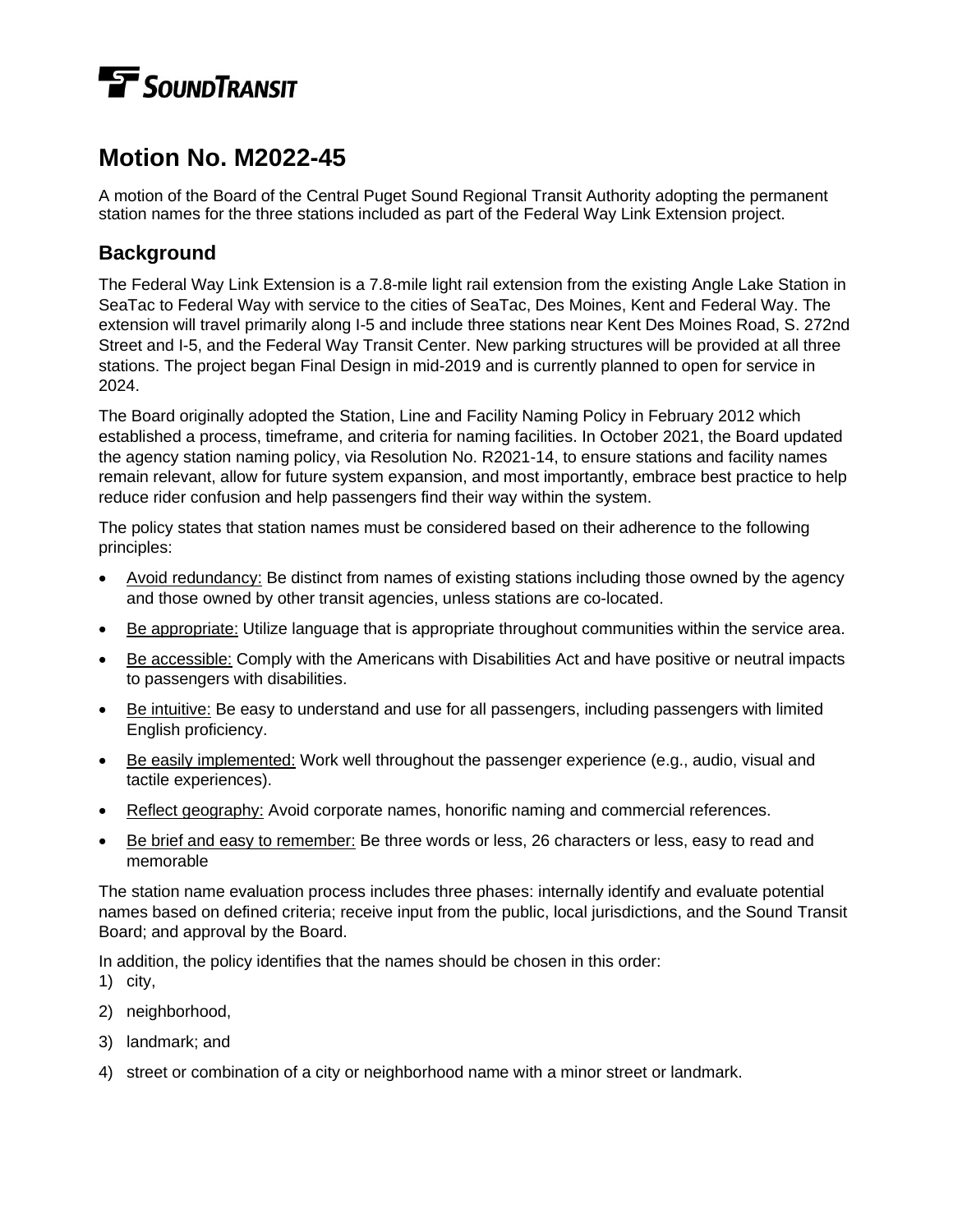#### Policy evaluation

An internal committee comprised of staff from the Federal Way Link Extension project, Government and Community Relations, Passenger Experience and Community Engagement evaluated the shortlist of names against the criteria listed in the policy. Based on this evaluation, as well as considering public and jurisdictional input, the station names most compliant with the policy are:

|                            | redundancy<br><b>Avoids</b> | Appropriate | Accessible | Intuitive | Easily<br>implemented | geography<br><b>Reflects</b> | remember<br>Brief and<br>easy to | Public<br>feedback | City<br>feedback          |
|----------------------------|-----------------------------|-------------|------------|-----------|-----------------------|------------------------------|----------------------------------|--------------------|---------------------------|
| Highline<br>College        |                             |             |            |           |                       |                              |                                  |                    | ×                         |
| Kent/Des<br>Moines         | $\boldsymbol{\mathsf{x}}$   |             |            |           |                       |                              |                                  |                    |                           |
| Highline                   |                             |             |            |           |                       |                              |                                  |                    | $\boldsymbol{\mathsf{x}}$ |
| Midway                     |                             |             |            |           |                       |                              |                                  |                    | $\boldsymbol{\mathsf{x}}$ |
| <b>Star Lake</b>           |                             |             |            |           |                       |                              |                                  |                    |                           |
| Federal<br>Way<br>Downtown |                             |             |            |           |                       |                              |                                  |                    |                           |
| Downtown<br>Federal<br>Way |                             |             |            |           |                       |                              |                                  |                    |                           |

| Key |               |  |  |  |  |  |
|-----|---------------|--|--|--|--|--|
|     | Compliant     |  |  |  |  |  |
| ×   | Not compliant |  |  |  |  |  |
|     | Neutral       |  |  |  |  |  |

This action adopts the permanent names for the three stations included as part of the Federal Way Link Extension. Agency staff met with staff from local jurisdictions to discuss the station naming process to review a list of proposed names composed by agency staff. Sound Transit extended a station naming table at two open houses and an online open house where participants ranked their preferences of a short list of names or provided a suggested name.

The proposed permanent station names were evaluated by staff based on Sound Transit's Station, Line and Facility Naming Policy, updated in October 2021 via Resolution No. R2021-14, established by the Board.